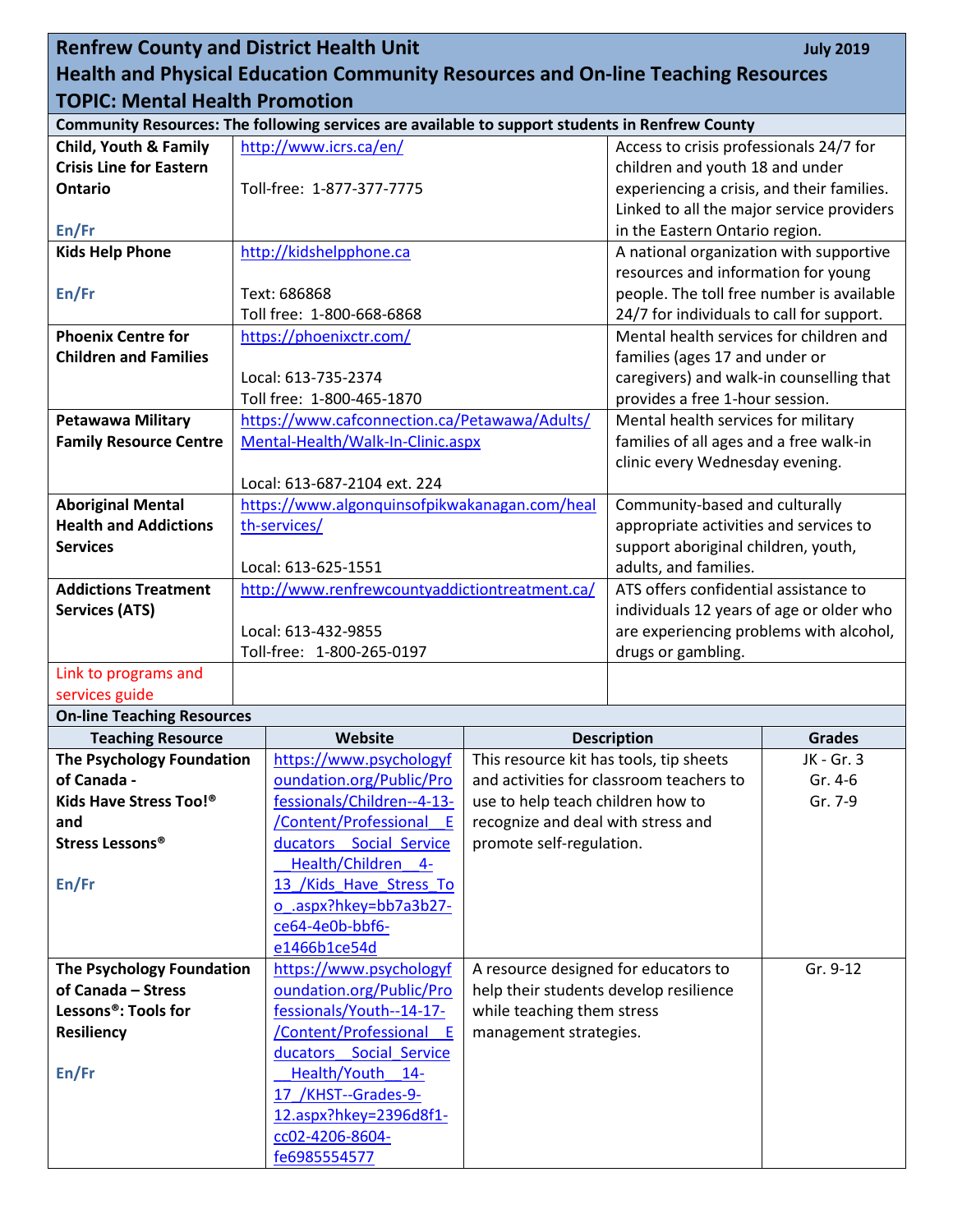| <b>Beyond Images</b>            | http://beyondimages.ca/    | <b>Online Resource and Curriculum</b>      | Gr. 4-8   |
|---------------------------------|----------------------------|--------------------------------------------|-----------|
|                                 |                            | developed by the National Eating           |           |
|                                 |                            | Disorder Information Centre (NEDIC).       |           |
|                                 |                            | Free online lesson plans address media     |           |
|                                 |                            | literacy and negative stereotypes.         |           |
|                                 |                            | Curriculum provides the opportunity to     |           |
|                                 |                            | explore key issues in today's society      |           |
|                                 |                            | around body image and self-esteem.         |           |
| <b>OPHEA - Level Up</b>         | https://teachingtools.oph  | A free online resource that supports       | Gr. 1-12  |
|                                 | ea.net/activities/level-up | educators and program leaders in           |           |
| En/Fr                           |                            | promoting positive mental health and       |           |
|                                 |                            | overall well-being with children and       |           |
|                                 |                            | youth ages 6-18. Includes lesson plans,    |           |
|                                 |                            | activity cards, videos and posters.        |           |
|                                 |                            | A web-based resource that addresses        | Gr. 4-6   |
| <b>OPHEA -Connect[ED] Kit</b>   | https://teachingtools.oph  | Internet safety for students. Designed     |           |
|                                 | ea.net/lesson-             |                                            |           |
| En/Fr                           | plans/connected            | to help students develop safe and          |           |
|                                 |                            | healthy online behaviours. It helps        |           |
|                                 |                            | children apply real life behaviour to life |           |
|                                 |                            | online.                                    |           |
| <b>Mental Health Commission</b> | http://canwetalk.ca/wp-    | Includes information and classroom         | Gr. 6-8   |
| of Canada -                     | content/uploads/2016/03    | resources (including lesson plans)         |           |
| <b>Can We Talk</b>              | /COOR-79l-2016-03-CWT-     | related to mental health.                  |           |
| En/Fr                           | lesson-plans.pdf           |                                            |           |
| <b>Mental Health Commission</b> | https://www.mentalhealt    | An evidence-based anti-stigma initiative   | Gr. 7-12  |
| of Canada -HEADSTRONG           | hcommission.ca/sites/def   | with a toolkit that inspires youth ages    |           |
|                                 | ault/files/2017-           | 12-18 to Be Brave, Reach Out and Speak     |           |
| En/Fr                           | 05/School Based Activity   | Up about mental health and teaches         |           |
|                                 | Toolkit.pdf                | students how to reduce stigma and          |           |
|                                 |                            | become mental health champions in          |           |
|                                 |                            | their schools.                             |           |
| <b>Media Smarts</b>             | http://mediasmarts.ca/te   | Canada's Centre for Digital and Media      |           |
|                                 | acher-resources            | Literacy. Includes research and teacher    |           |
| En/Fr                           |                            | and parent resources.                      |           |
| My Toolkit: A to Z Wellness     | https://mytoolkit.ca/      | An interactive online resource to help     | $Gr.7-12$ |
|                                 |                            | educate young adults about their           |           |
| En/Fr                           |                            | mental health. The site was designed by    |           |
|                                 |                            | mindyourmind and includes mobile           |           |
|                                 |                            | apps, modules and Facilitator Guides.      |           |
|                                 |                            | Topics: stress, wellness, substance use    |           |
|                                 |                            | and starting high school.                  |           |
| <b>Random Acts of Kindness</b>  | https://www.randomacts     | Resource for educators which includes      | $K-8$     |
| <b>Foundation</b>               | ofkindness.org/for-        | free K-8 lesson plans. Lead a kindness     |           |
|                                 | educators                  | project or form a kindness club at your    |           |
|                                 |                            | school. The curriculum features            |           |
|                                 |                            | developmentally appropriate, standards     |           |
|                                 |                            | aligned lessons that teach kids Social     |           |
|                                 |                            | Emotional skills.                          |           |
| <b>Reflections of Me - ETFO</b> | http://www.etfo.ca/supp    | Integrated, whole school elementary        | $K-8$     |
|                                 | ortingmembers/resource     | curriculum package to address and          |           |
|                                 | s/pages/bodyimageprojec    | promote positive body image.               |           |
|                                 | t.aspx                     | <b>Elementary Teachers Federation of</b>   |           |
|                                 |                            | Ontario, 2003. Kit includes lessons for    |           |
|                                 |                            | each grade, video, resource materials,     |           |
|                                 |                            |                                            |           |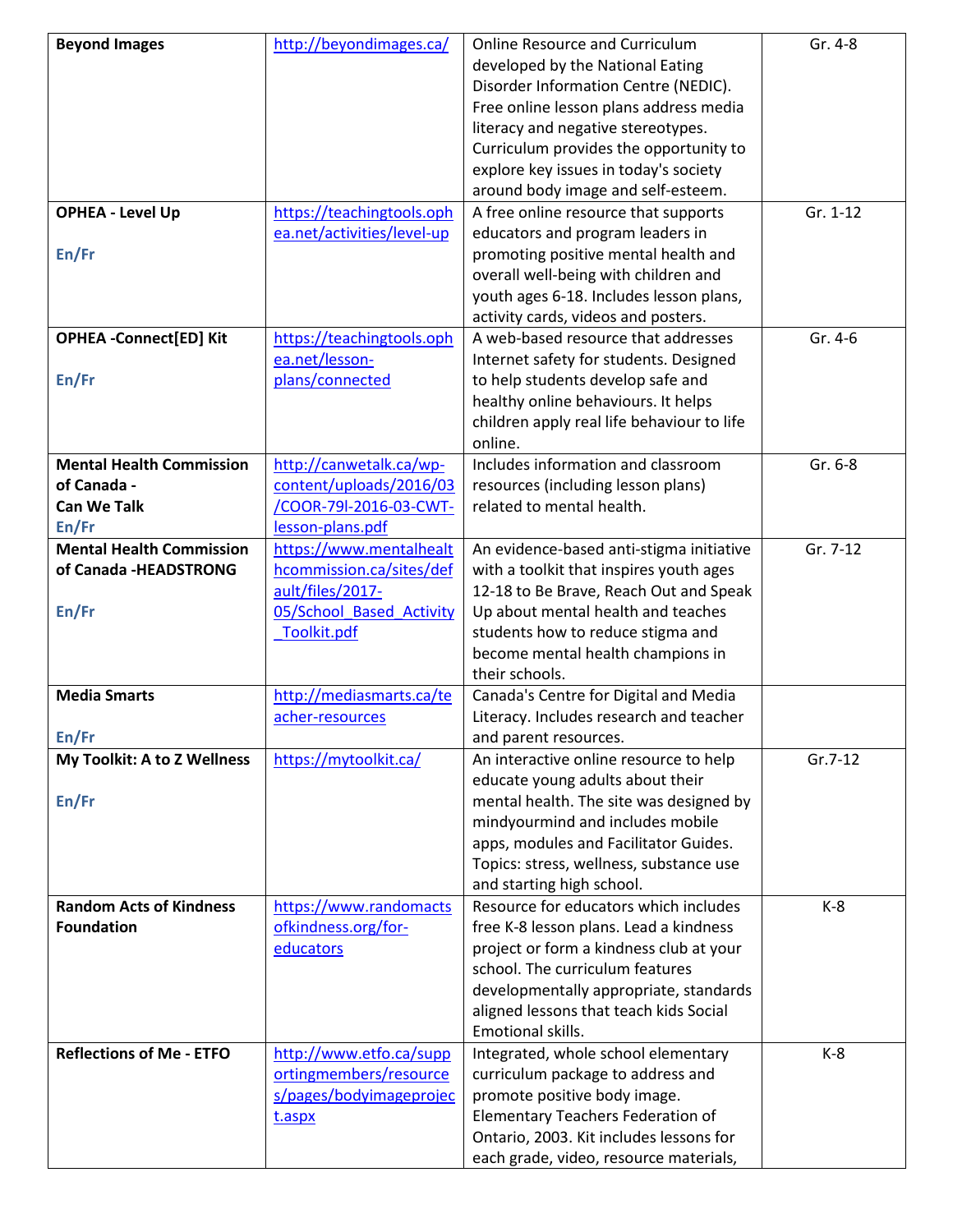|                                                                 |                                                                | parent handouts. Cost \$20-50           |                                                                                  |         |
|-----------------------------------------------------------------|----------------------------------------------------------------|-----------------------------------------|----------------------------------------------------------------------------------|---------|
| <b>School Mental Health</b>                                     | https://smh-                                                   | This resource is designed to support    |                                                                                  | $K-8$   |
| <b>Ontario</b>                                                  | assist.ca/emhc/                                                | elementary educators by offering a      |                                                                                  |         |
|                                                                 |                                                                | repository of high-quality everyday     |                                                                                  |         |
|                                                                 |                                                                | mental health practices that can be     |                                                                                  |         |
|                                                                 |                                                                | easily incorporated into classroom      |                                                                                  |         |
|                                                                 |                                                                | routines. It is the result of a         |                                                                                  |         |
|                                                                 |                                                                |                                         | collaboration between the Elementary                                             |         |
|                                                                 |                                                                |                                         | Teachers' Federation of Ontario (ETFO)                                           |         |
|                                                                 |                                                                |                                         | and School Mental Health Ontario, with                                           |         |
|                                                                 |                                                                | evidence/review support from the        |                                                                                  |         |
|                                                                 |                                                                |                                         | Centre for Addiction and Mental Health,                                          |         |
|                                                                 |                                                                | Provincial System Support Program.      |                                                                                  |         |
| The Student Body:                                               | http://thestudentbody.ab                                       |                                         | A teacher training module designed to                                            | Gr. 4-6 |
| <b>Promoting Health at Any</b>                                  | outkidshealth.ca/                                              | help alert teachers to the factors that |                                                                                  |         |
| <b>Size</b>                                                     |                                                                | can trigger unhealthy dieting among     |                                                                                  |         |
|                                                                 |                                                                | children, and ways to prevent it.       |                                                                                  |         |
| Other websites for reliable mental health promotion information |                                                                |                                         |                                                                                  |         |
| <b>Anxiety Disorders</b>                                        | https://anxietycanada.com/                                     |                                         | Site dedicated to the awareness,                                                 |         |
| <b>Association of Canada</b>                                    |                                                                |                                         | prevention and treatment of Anxiety                                              |         |
| (ADAC)                                                          |                                                                |                                         | Disorders.                                                                       |         |
| En/Fr                                                           |                                                                |                                         |                                                                                  |         |
| <b>Canadian Mental Health</b>                                   | https://cmha.ca/document-category/mental-                      |                                         | CMHA provides advocacy, programs and                                             |         |
| <b>Association (CMHA)</b>                                       | health                                                         |                                         | resources that help to prevent mental                                            |         |
|                                                                 |                                                                |                                         | health problems and illnesses, support                                           |         |
| En/Fr                                                           |                                                                |                                         | recovery and resilience, and enable all                                          |         |
|                                                                 |                                                                |                                         | Canadians to flourish and thrive.                                                |         |
| <b>Canadian Red Cross</b>                                       | https://www.redcross.ca/how-we-                                |                                         | Information for youth, parents,                                                  |         |
|                                                                 | help/violence-bullying-and-abuse-                              |                                         | educators and professionals on issues                                            |         |
| En/Fr                                                           | prevention/educators/bullying-and-                             |                                         | affecting youth such as bullying and                                             |         |
|                                                                 | harassment-prevention/bullying-and-                            |                                         | cyberbullying, healthy relationships and                                         |         |
|                                                                 | harassment-prevention-programs                                 |                                         | respect.                                                                         |         |
| <b>Children's Mental Health</b>                                 | https://www.cmho.org/education-                                |                                         | CMHO is the association representing                                             |         |
| <b>Ontario (CMHO)</b>                                           | resources/teacher-resources                                    |                                         | Ontario's publicly-funded Child and                                              |         |
|                                                                 |                                                                |                                         | Youth Mental Health Centres. Teaching<br>resources such as the ABC's of Mental   |         |
| En/Fr                                                           |                                                                |                                         |                                                                                  |         |
|                                                                 |                                                                |                                         | Health, for youth, parents, educators<br>and other professionals can be found on |         |
|                                                                 |                                                                |                                         | the site.                                                                        |         |
| <b>Children's Hospital of</b>                                   |                                                                |                                         |                                                                                  |         |
| <b>Eastern Ontario (CHEO)</b>                                   | http://www.cheo.on.ca/en/mentalhealthtopic<br>sandconditionsAZ |                                         | Information for parents and caregivers<br>on Mental Health Topics and            |         |
| En/Fr                                                           |                                                                |                                         | Conditions.                                                                      |         |
| <b>National Eating Disorder</b>                                 | http://www.nedic.ca/                                           |                                         | A Canadian non-profit organization                                               |         |
| <b>Information Centre Canada</b>                                |                                                                |                                         | providing resources on eating disorders                                          |         |
| (NEDIC)                                                         |                                                                |                                         | and weight preoccupation, prevention                                             |         |
|                                                                 |                                                                |                                         | and treatment.                                                                   |         |
| <b>PREVNet Promoting</b>                                        | https://www.prevnet.ca/bullying/educators                      |                                         | An umbrella network of 130 leading                                               |         |
| <b>Relationships and</b>                                        |                                                                |                                         | Canadian research scientists and 62                                              |         |
| <b>Eliminating Violence</b>                                     |                                                                |                                         | national youth-serving organizations                                             |         |
| <b>Network</b>                                                  |                                                                |                                         | working to promoting relationships and                                           |         |
|                                                                 |                                                                |                                         | eliminate violence. Includes tools,                                              |         |
| En/Fr                                                           |                                                                |                                         | research, factsheets, workshops and                                              |         |
|                                                                 |                                                                |                                         | additional resources.                                                            |         |
| <b>Public Health Agency of</b>                                  | https://www.canada.ca/en/public-                               |                                         | Includes surveys and reports on health                                           |         |